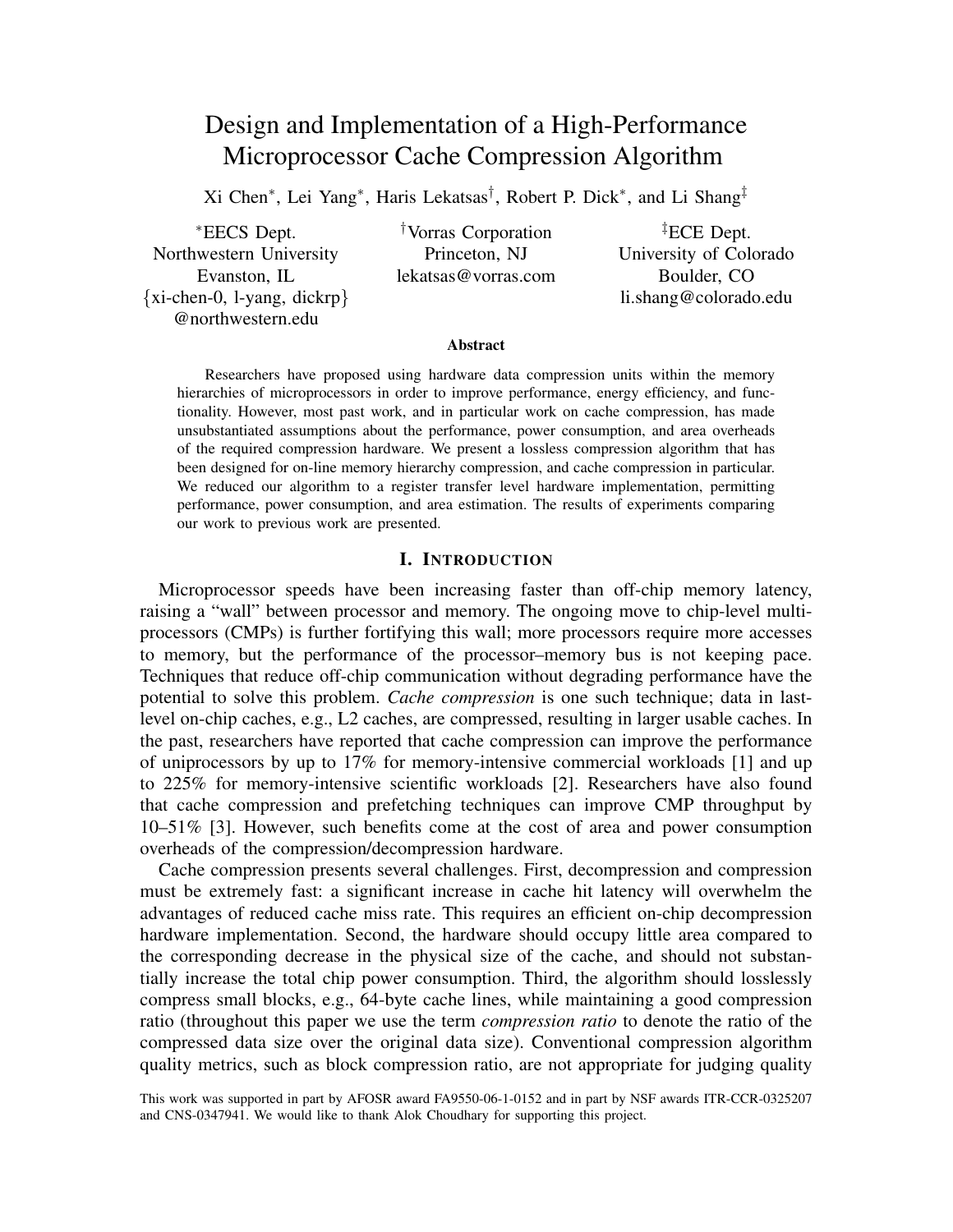in this domain. Instead, one must consider the effective system-wide compression ratio (defined precisely in Section III-C). This paper will point out a number of other relevant quality metrics for cache compression algorithms, some of which are new.

# II. RELATED WORK AND CONTRIBUTIONS

Assumptions about cache compression algorithms and hardware made in prior work can be divided into two main categories. A number of researchers have assumed the use of general-purpose main memory compression hardware, e.g., MXT [4], for on-chip cache compression. Although appropriate for compressing main memory, such hardware has performance, area, or power consumption costs that contradict its use in cache compression. For example, if the MXT hardware were scaled to a 65 nm fabrication process and integrated within a 1 GHz processor, the decompression latency would be 16 processor cycles, about twice the normal L2 cache hit latency. Other work proposes special-purpose cache compression hardware and evaluates only the compression ratio, disregarding other important criteria such as area and power consumption costs. For example, although the area cost for FPC [5] is not discussed, our analysis shows that FPC would have an area overhead of at least 290 K gates, almost eight times the area of the approach proposed in this paper, to achieve the claimed 5-cycle decompression latency. In short, assuming desirable cache compression hardware with adequate performance and low area and power overheads is common in cache compression research [2, 6–10]. However, without a cache compression algorithm and hardware implementation designed and evaluated under careful considerations of effective system-wide compression ratio, hardware overheads, and interaction with other portions of the cache compression system, it is difficult to determine whether the proposed architectural schemes are beneficial.

In this work, we propose and develop a lossless compression algorithm, named C-Pack, for on-chip cache compression. The main contributions of our work follow: 1) In contrast to other schemes such as X-match which contain complicated hardware to achieve an equivalent effective system-wide compression ratio, C-Pack has much lower performance, area, and power overheads for practical use; 2) C-Pack is twice as fast as the best existing hardware implementations potentially suitable for cache compression. It would require at least  $8 \times$  the area of C-Pack for FPC to match this performance; 3) We are the first to fully design, optimize, and evaluate the performance and power consumption of a cache compression algorithm using a design flow appropriate for on-chip integration; and 4) We demonstrate when line compression ratio reaches 50%, further improving the line compression ratio has little impact on effective system-wide compression ratio.

#### III. C-PACK COMPRESSION ALGORITHM

In this section, we briefly describe the C-pack algorithm and several important features that permit its efficient hardware implementation, and validate the effectiveness of C-pack in a compressed cache architecture.

#### III.A. Design Constraints and Challenges

We first point out several design constraints and challenges peculiar to the cache compression problem: 1) Cache compression requires hardware that can de/compress a word in only a few CPU clock cycles, thus ruling out software implementations; 2) Cache compression algorithms must be lossless to maintain correctness; 3) The block size for cache compression is small, e.g., 64 bytes; and 4) The complexity of managing the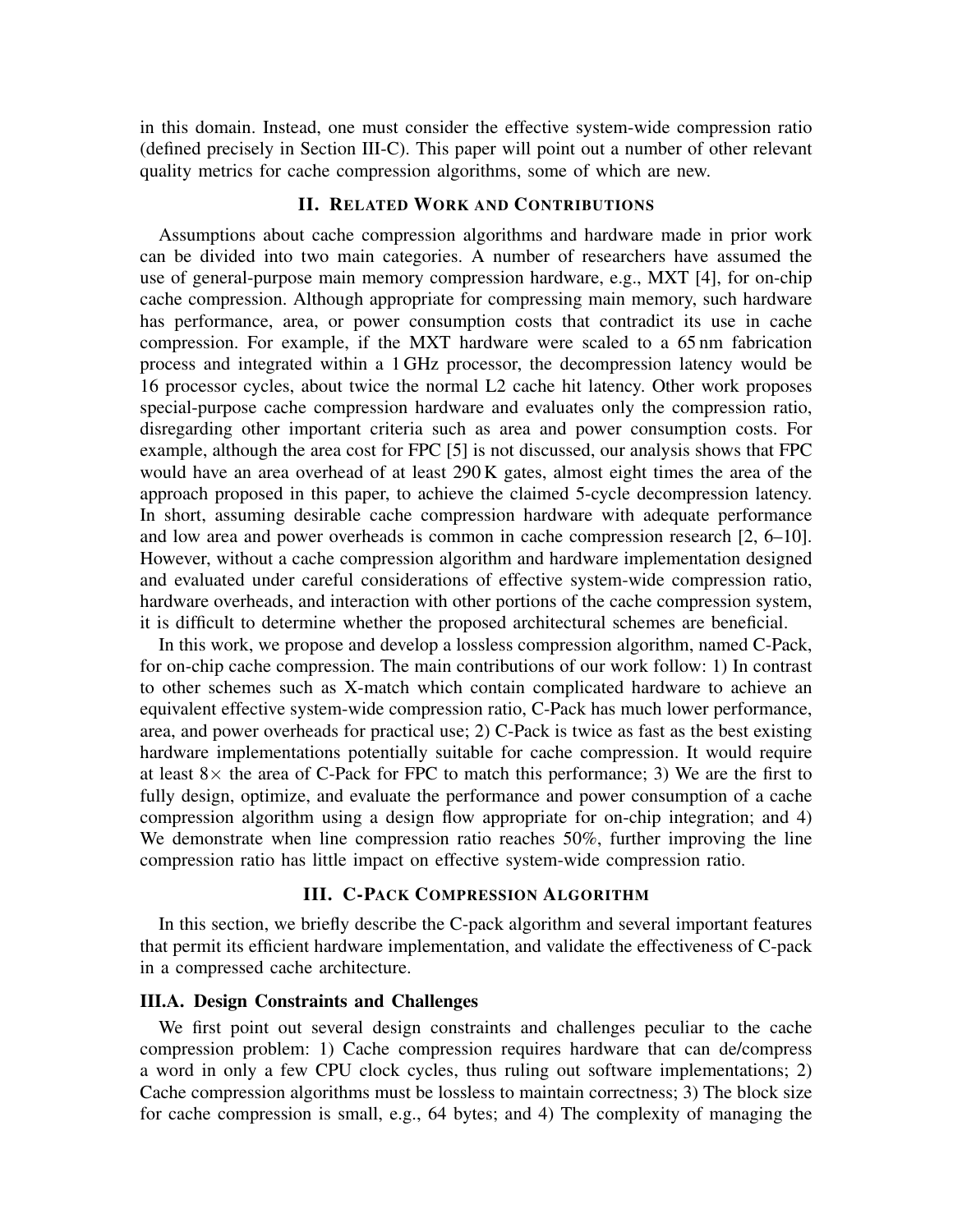locations of cache lines after compression influences feasibility. Allowing arbitrary, i.e., bit-aligned, locations would increase complexity to the point of infeasibility. A scheme that permits pairs of compressed lines to fit within an uncompressed line is advantageous.

## III.B. C-Pack Algorithm Overview

C-Pack (for Cache Packer) is a lossless compression algorithm designed specifically to permit a high performance hardware implementation. It achieves a good compression ratio when used to compress data commonly found in on-chip microprocessor caches, e.g., L2 caches. Its design was strongly influenced by prior work on pattern-based partial dictionary match compression [11]. However, this prior work was designed for main memory compression and did not consider hardware implementation.

C-Pack achieves compression by encoding frequentlyappearing words through pattern matching and dictionary matching. The dynamically-updated dictionary supports full/partial word matching. The patterns and coding schemes used by C-Pack are summarized in Table I, which also reports the actual frequency of each pattern observed in the cache trace data described

TABLE I PATTERN ENCODING FOR C-PACK

|                | Codel Pattern | Output          |    | Length Freq. $(\%)$ |
|----------------|---------------|-----------------|----|---------------------|
| 0 <sup>0</sup> | 7.7.7.7.      | (00)            |    | 39.7                |
| 01             | <b>XXXX</b>   | $(01)$ BBBB     | 34 | 32.1                |
| 10             | mmmm          | $(10)$ bbbb     | 6  | 7.6                 |
| 1100           | mmxx          | $(1100)$ bbbbBB | 24 | 6.1                 |
| 1101           | <b>7.7.7X</b> | (1100)B         | 12 | 7.3                 |
| 1110           | mmmx          | $(1110)$ bbbbB  | 16 | 72                  |

in Section III-D. In the 'Pattern' column, 'z' represents a zero byte, 'm' represents a byte matched against a dictionary entry, and 'x' represents an unmatched byte. In the 'Output' column, 'B' represents a byte and 'b' represents a bit.

The C-Pack compressor and decompressor process two words per iteration. During compression, each word is first compared with pattern "zzzz" and "zzzx". If there is a match, the compression output is produced by combining the corresponding code and unmatched bytes as indicated in Table I. Otherwise, the compressor compares the word with all dictionary entries and finds the one with the most bytes matched. The compression result is then obtained by combining code, dictionary entry index, and unmatched bytes (if present). Words that fail pattern matching are pushed into the dictionary.

During decompression, the decompressor first reads compressed words and extracts the codes for analyzing the patterns of each word, which are then compared against the codes defined in Table I. If the code indicates a pattern match, the original word is recovered by combining zeroes and unmatched bytes (if present). Otherwise, the decompression output is given by combining bytes from the input word with bytes from dictionary entries, if the code indicates a dictionary match.

For the above implementation of C-Pack, two words are processed in parallel per cycle. Achieving this, while still permitting an accurate dictionary match for the second word, is challenging. Let us consider compressing two similar words that have not been encountered by the compression algorithm recently, assuming a first-in first-out (FIFO) dictionary. The appropriate dictionary content when processing the second word depends on whether the first word matches a static pattern. If so, the first word will not appear in the dictionary. Otherwise, it will be in the dictionary, and its presence can be used to encode the second word. Therefore, the second word should be compared with the first word and all but the first dictionary entry in parallel.

## III.C. Pair Matching Cache and Effective System-Wide Compression Ratio

Compressed cache organization is a difficult task because different compressed cache lines may have different lengths. Some researchers have proposed line segmentation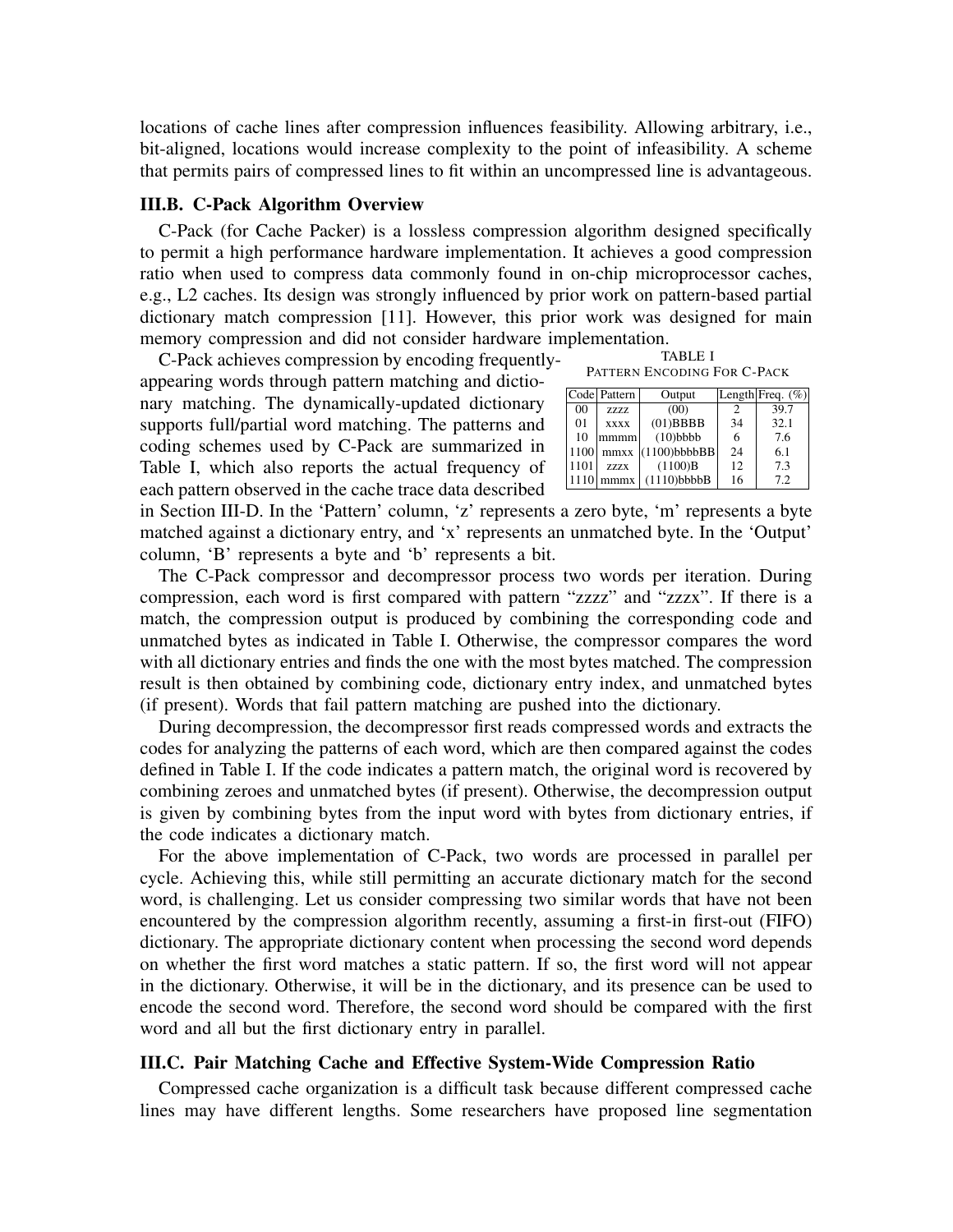techniques [1, 2] to handle this problem. The main idea is to divide compressed cache lines into fixed-size segments and use indirect indexing to locate all the segments for a compressed line. However, the segmentation approach has significant overhead due to latency and complicated hardware to address all segments. As a result, the number of segments per line is tightly constrained, resulting in wasted space.

We propose a new scheme, called *pair-matching*, to organize compressed cache lines. In a pair-matching based cache, the compressed line locator first tries to locate a partner line with sufficient unused space without replacing any existing compressed lines. If no such line exists, one or two compressed lines are evicted to store the new line. A compressed line can be placed in the same line with a partner only if the sum of their compression ratios is less than 100%. To reduce hardware complexity, the candidate partner lines are only selected from the same set of the cache. Compared to segmentation techniques which allow arbitrary positions, pair-matching simplifies designing hardware to manage the locations of the compressed lines.

In a pair-matching compressed cache, a newly-compressed line has an effective compression ratio of 100% when it takes up a whole cache line, and an effective compression ratio of 50% when it is placed with a partner in the same cache line. The *effective systemwide compression ratio* is defined as the average effective compression ratio of all cache lines in a compressed cache. It indicates how well a compression algorithm performs for pair-matching based cache compression. This effective compression ratio metric can also be adapted to a segmentation-based approach. For example, for a cache line with 4 fixed-length segments, a line has an effective compression ratio of 25% when it takes up one segment, 50% for two segments, etc. Varying raw compression ratio between 25% and 50% has little impact on the effective cache capacity. For real cache trace data, pairmatching generally achieves a better effective system-wide compression ratio (58%) than line segmentation with four segments per line (62%), and achieves the same compression ratio as line segmentation with eight segments, which would impose substantial hardware overhead. In the following sections, we use the pair-matching effective system-wide compression ratio as a metric for comparing compression algorithms.

#### III.D. Design Tradeoffs and Validation

In this section, we present several design tradeoffs encountered during the design and implementation of the C-Pack. We also validate C-Pack's effectiveness in pair-matching.

Dictionary design and pattern coding: To decide the optimal dictionary replacement policy, dictionary size, and pattern coding scheme, we evaluated the effective system-wide compression ratio achieved by several configurations. Our test data are real cache data traces collected from full microprocessor, operating system, and application simulation using the Simics simulator [12], running various workloads such as multimedia applications and SPEC CPU2000 benchmarks on a simulated 1 GHz processor. The on-chip L2 cache is set to 8-way associative with a 64 B line size. The candidates for different dictionary parameters and the final selected values are shown in Table II. Note that two/three level coding scheme in Table II refers to one in which the code length is fixed within the same level, but differs from level to level. For example, a two-level code only contains 2-bit and 4-bit codes. With the selected parameters, the effective system-wide compression ratio for a 64 byte cache line is 58.47% on our test data.

Validating C-Pack's Effectiveness In Pair Matching: In order to determine whether the mean and variance of the compression ratio achieved by C-Pack is sufficient for most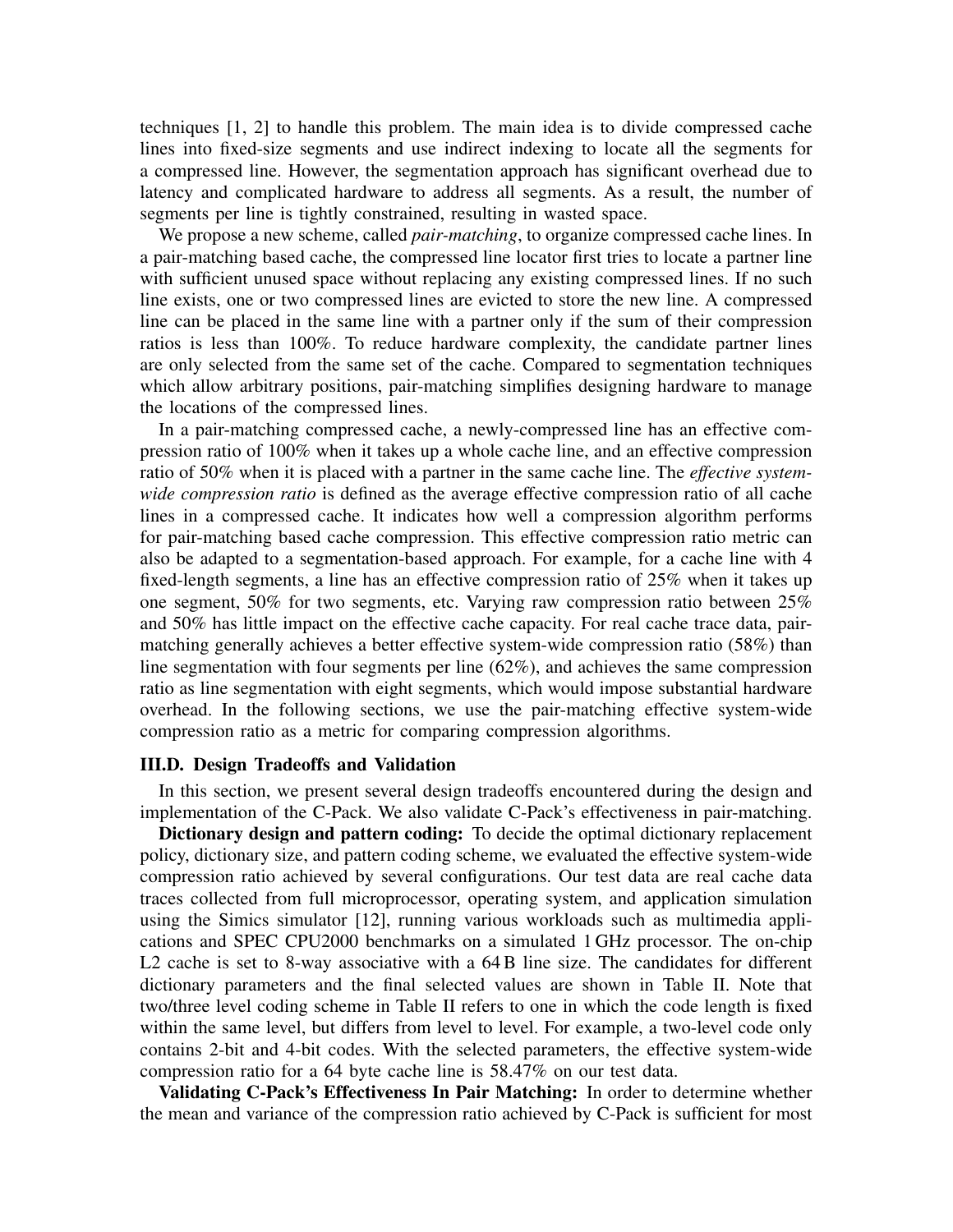| Parameters      | Candidates                                         | Selected Candidate                           |
|-----------------|----------------------------------------------------|----------------------------------------------|
| Dictionary      | (1) First-in first out (FIFO)                      |                                              |
| replacement     | (2) Least recently used (LRU)                      | FIFO - least HW complexity                   |
| policy          | (3) Using two FIFO queues to simulate LRU          | with only 1.32% higher CR than best case     |
|                 | $(4)$ FIFO combined with run-length encoding (RLE) |                                              |
| Coding scheme   | $(1)$ Huffman coding                               | Two-level coding due to only up to $0.95\%$  |
|                 | (2) Two/Three-level coding                         | increase in CR with best HW complexity       |
| Dictionary size | Ranging from 16B to 512B                           | [64 B - optimal CR for FIFO and low HW cost] |



Figure 1. Compressor Architecture.

lines to find partners, we simulated a pair-matching based cache using the cache trace data described above to compute the probability of two cache lines fitting within one uncompressed cache line. The simulated cache size ranges from 64 KB to 2 MB and set associativities of 4 and 8 are considered. A "best fit + best fit" policy is used: for a given compressed cache line, we first try to find the cache line with minimal but sufficient unused space. If the attempt fails, the compressed line replaces one or two compressed lines. With this scheme, we are penalized only when two lines are evicted to store the new line. Experimental results indicate the worst-case probability of requiring the eviction of two lines is 0.55%, i.e., the probability of fitting a compressed line into the cache without additional penalty is at least 99.45%.

## IV. C-PACK HARDWARE IMPLEMENTATION

In this section, we provide a detailed description of the proposed hardware implementation of C-Pack. We assume the bus between L1 cache and L2 cache is 128 bits wide [13] and use this as the input data width of both the compressor and decompressor.

## IV.A. Compression Hardware

Figure 1 illustrates the hardware compression process. In our descriptions and in the figure, a bold font indicates devices and an italic font indicates signals. The compressor is decomposed into three pipeline stages. This design supports incremental transmission,

TABLE II DESIGN CHOICES FOR DIFFERENT PARAMETERS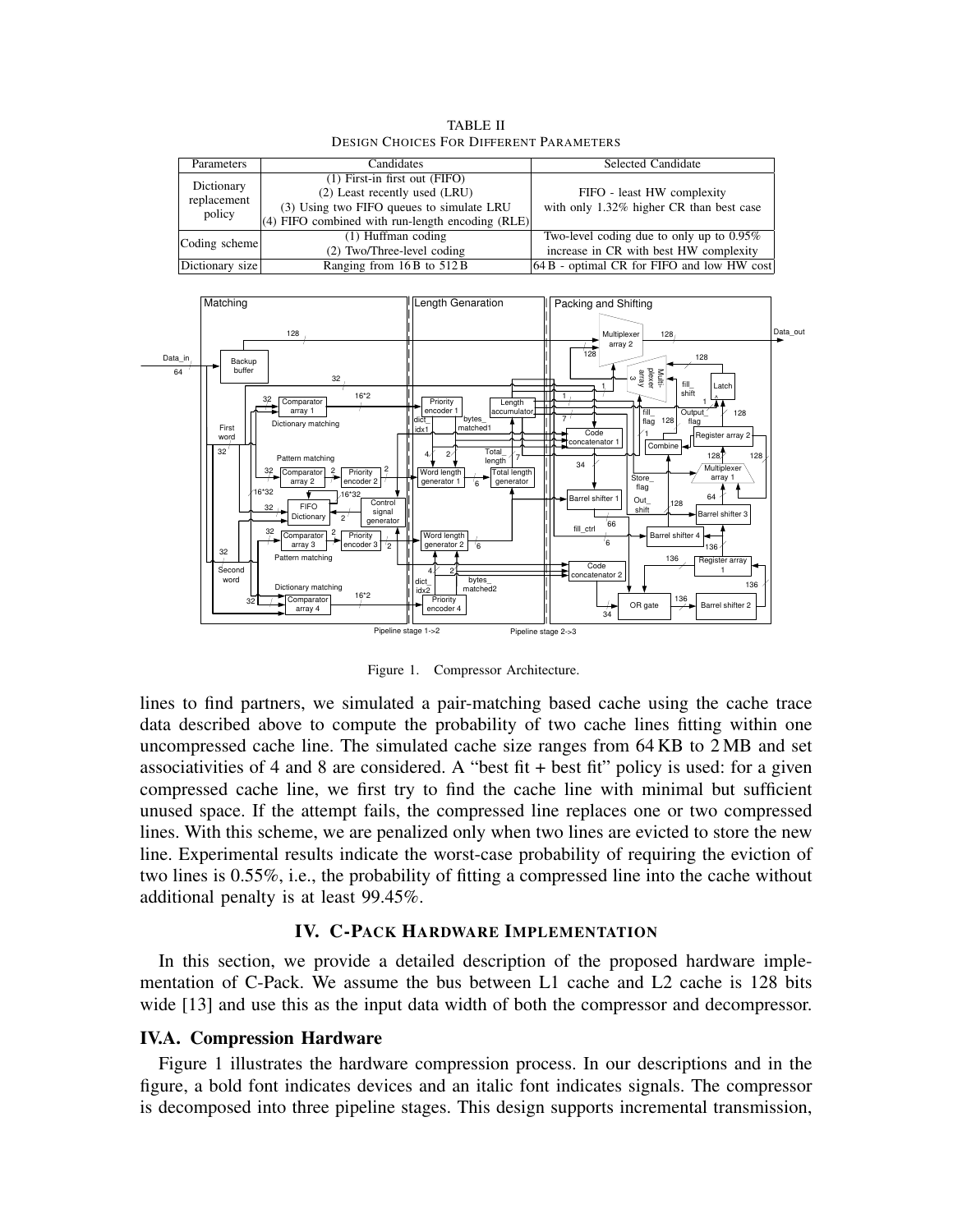i.e., compressed data can be transmitted before the whole data block is compressed, and thereby reduces compression latency.

1) Pipeline Stage 1: The first pipeline stage performs pattern matching and dictionary matching on two uncompressed words in parallel. As illustrated in Figure 1, comparator array 1 matches the first word against patterns "zzzz" and "zzzx" and comparator array 2 matches it with all dictionary entries, both in parallel. The same is true for the second word. However, during dictionary matching, in addition to the dictionary entries, the second word is also compared with the first word. The pattern matching results are then encoded using priority encoders 2 and 3, which are used to determine whether to push these two words into the FIFO dictionary. Note that the first word and the second word are processed simultaneously to increase throughput.

2) Pipeline Stage 2: This stage computes the total length of the two compressed words and generates control signals based on this length. Depending on the dictionary matching results from Stage 1, priority encoder 1 and 4 find the dictionary entries with the most matched bytes and their corresponding indices, which are then sent to word length generator 1 and 2 to calculate the length of each compressed word. The total length calculator adds up the two lengths, represented by signal *total length*. The length accumulator then adds the value of *total length* to two internal signals, namely *sum partial* and *sum total*. *Sum partial* records the number of compressed bits stored in register array 1 that have not been transmitted. Whenever the updated *sum partial* value is larger than 64 bits, *sum partial* is decreased by 64 and signal *store flag* is generated indicating that the 64 compressed bits in register array 1 should be transferred to either the left half or the right half of the 128-bit register array 2, depending on the previous state of register array 2. It also generates signal *out shift* specifying the number of bits register array 1 should shift to align with register array 2. *Sum total* represents the total number of compressed bits produced since the start of compression. Whenever *sum total* exceeds the original cache line size, the compressor stops compressing and sends back the original cache line stored in the backup buffer.

3) Pipeline Stage 3: This stage generates the compression output by combining codes, bytes from input word, and bytes from dictionary entries, depending on the pattern and dictionary matching results from previous stages. The compressed pair of words are placed into the right location within **register array 1**, denoted by  $\text{Reg}_1[135:0]$ , which is then shifted by *out shift* using barrel shifter 3 to align with register array 2, denoted by  $\text{Reg}_2[135:0]$ . Multiplexer array 1 selects the shifting result as the input to Reg<sub>2</sub>[135:0] when *store\_flag* is 1, i.e., the number of accumulated compressed bits have exceeded 64 bits, and the original content of  $\text{Reg}_2[135:0]$  otherwise. Whether **latch** is enabled depends on the number of compressed bits accumulated in  $\text{Reg}_2[135:0]$  that have not been transmitted. When *output flag* is 1, indicating that 128 compressed bits have been accumulated in  $Reg_2[135:0]$ ,  $Reg_2[135:0]$  is passed to **multiplexer array 1**. Multiplexer array 3 selects between *fill shift* and the output of latch using *fill flag*. *Fill shift* represents the 128-bit signal that pads the remaining compressed bits that have not been transmitted with zeros and *fill flag* determines whether to select the padded signal. Multiplexer array 2 then decides the output data based on the total number of compressed bits. When the total number of compressed bits has exceeded the uncompressed line size, the contents of backup buffer are selected as the output. Otherwise, the output from multiplexer array 3 is selected.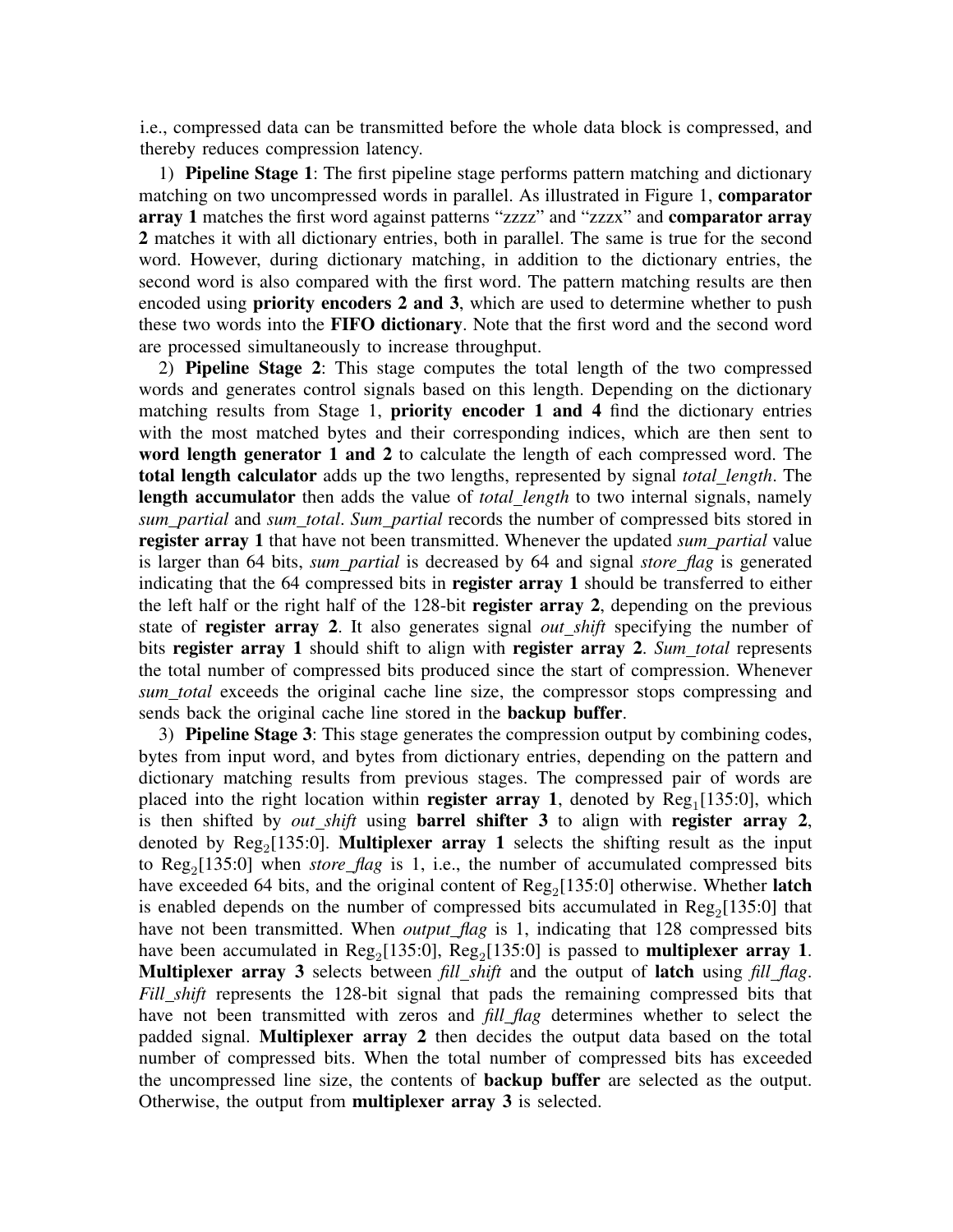

Figure 2. Decompressor Architecture.

## IV.B. Decompression Hardware

This section describes the design and optimization of the decompression hardware. Figure 2 illustrates the decompressor architecture. When decompression starts, the codes for the first and the second words are first compared with the static codes described in Table I. If the code indicates a pattern match, the original word is recovered by combining zeroes and unmatched bytes. Otherwise, the original word is recovered by combining bytes from the compressed word and the corresponding dictionary entry (if there is a dictionary match), and inserted into the FIFO dictionary. Note that the dictionary index is determined from successive bits in the compressed word. The decompressed words are then pushed into the output buffer. Meanwhile, the total length of the two compressed words are subtracted from the input length. The decompression results are emitted as soon as 128 decompressed bits have accumulated.

Recall that compressed lines, which may be as long as 512 bits (original line length, i.e., 64 bytes), are processed in 128-bit blocks, the width of the bus used for L2 cache access. The use of a fixed-width bus and variable-width compressed words implies that one compressed word may sometimes span two 128-bit blocks. This complicates decompression. In our design, two words are decompressed per cycle until fewer than 68 bits remain in the input buffer (68 bits is the maximum length of two compressed words). The decompressor then shifts in more compressed data using a barrel shifter and concatenates them with the remaining compressed bits. In this way, the decompressor can always fetch two whole compressed words per cycle.

## V. EVALUATION

In this section, we present the evaluation of the C-Pack hardware. We first present the performance, power consumption, and area overheads of the compression/decompression hardware when synthesized for integration within a microprocessor. Then, we compare the compression ratio and performance of C-Pack to other algorithms considered for cache compression: MXT [4], Xmatch [14], and FPC [5]. Finally, we describe the implications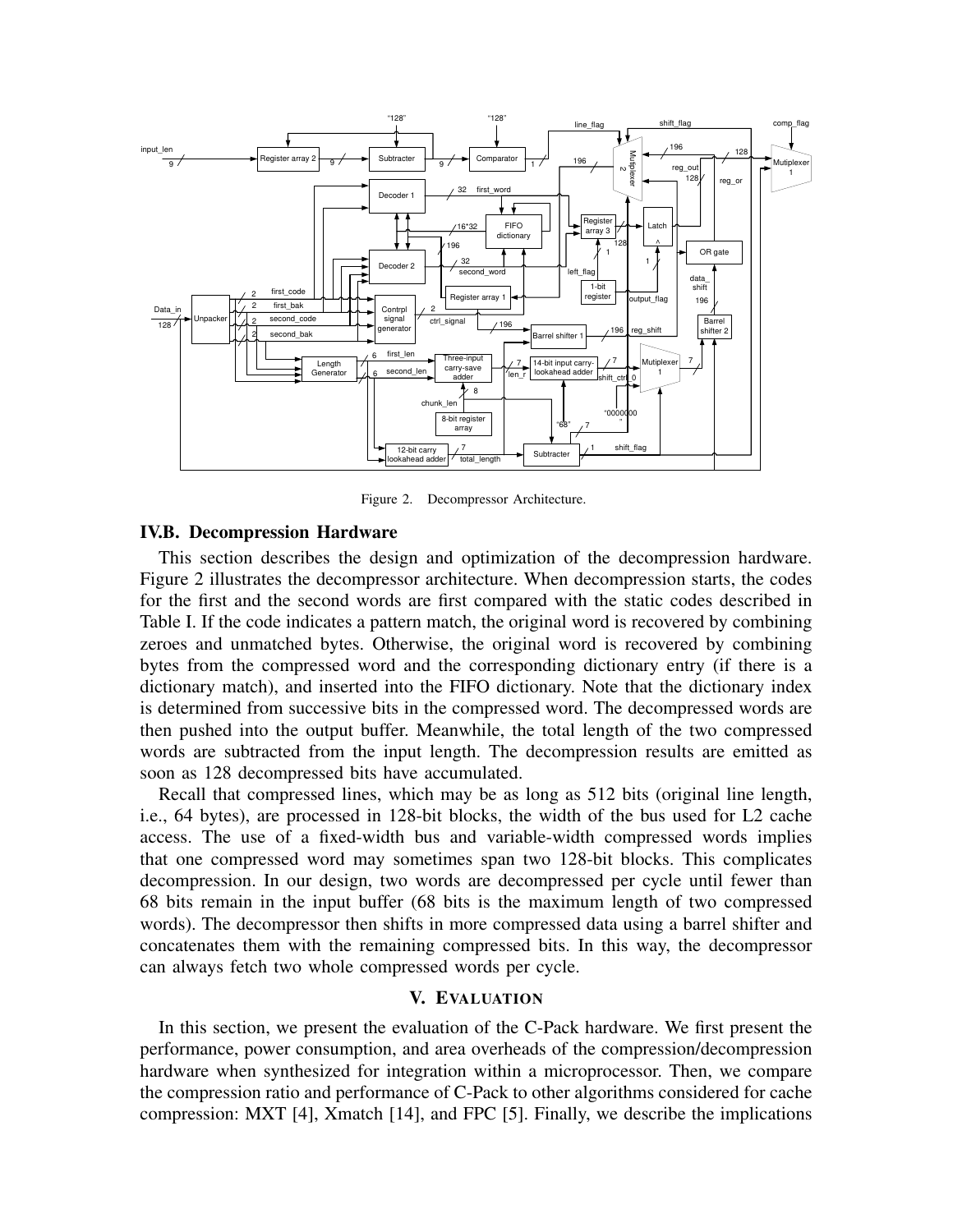of our findings on the feasibility of using C-Pack based cache compression within a microprocessor.

# **V.A. C-Pack Synthesis Results**  $T_{\text{ARIE III}}$

We synthesized our

SYNOPSYS DESIGN COMPILER SYNTHESIS RESULTS

|                                       |                                                  | $180 \,\mathrm{nm}$ |      | 90 nm           |      | $65 \text{ nm}$ |   |               |                                                                                                                  |      |
|---------------------------------------|--------------------------------------------------|---------------------|------|-----------------|------|-----------------|---|---------------|------------------------------------------------------------------------------------------------------------------|------|
| design using Syn-                     | Parameters                                       |                     |      |                 |      |                 |   |               |                                                                                                                  |      |
| opsys Design Com-                     |                                                  |                     |      |                 |      |                 |   |               | Comp. Decomp. Loc. Comp. Decomp. Loc. Comp. Decomp. Loc.                                                         |      |
|                                       | Worst case delay (cycles)                        | 13                  |      | 8 2             | - 13 |                 | 2 |               |                                                                                                                  |      |
| piler with 180 nm,                    | Max. frequency (GHz)                             | 0.38                | 0.31 | $0.60 \pm 1.09$ |      | 0.91            |   | $1.79$   1.25 | 1.20                                                                                                             | 2.00 |
| $90 \text{ nm}$ , and $65 \text{ nm}$ | Area $(mm2)$                                     | 0.34                | 0.25 |                 |      |                 |   |               | $0.063   0.076 0.076 0.013   0.043 0.043 0.007$                                                                  |      |
| libraries. Table III                  | Power consumption at<br>max. internal freq. (mW) |                     |      |                 |      |                 |   |               | $\begin{array}{ l}\n\boxed{111.78} & 75.18 & 110.03 & 73.88 & 51.50 & 15.96 & 32.63 & 24.14 & 5.20\n\end{array}$ |      |

presents the resulting performance, area, and power consumption at maximum internal frequency. "Loc" refers to the compressed line locator/arbitrator in a pair-matching compressed cache and "worst case delay" refers to the number of cycles required to compress, decompress, or locate a 64 B line in the worst case. As indicated in Table III, the proposed hardware design achieved a throughput of 80 Gb/s (64 B  $\times$  1.25 GHz) for compression and 76.8 Gb/s (64 B  $\times$  1.20 GHz) for decompression in 65 nm technology. Its area and power consumption overheads are low enough for practical use. The total power consumption of the compressor, decompressor, and compressed line arbitrator at 1 GHz is 48.82 mW (32.63 mW/1.25 GHz + 24.14 mW/1.20 GHz + 5.20 mW/2.00 GHz) in 65 nm technology.

#### V.B. Comparison of Compression Ratio

We compare C-Pack to several other hardware compression designs, namely X-Match, FPC, and MXT, that may be considered for cache compression. We tested the compression ratios of different algorithms on four distinct test benches: 1) Cache data gathered from full-system simulation (Section III-D); 2) Memory data by taking a snapshot of the memory contents of a Linux workstation during operation; 3) Disk data randomly gathered from the disk of a Linux workstation; and 4) Swap data gathered from the swap partition of a Linux workstation.

We tested X-Match, MXT, and FPC on the same set of test benches to determine their compression ratios. We used 64 B block size and dictionary sizes in all test cases. Since we are unable to determine the exact compression algorithm used in MXT, we used the LZSS Lempel-Ziv compression algorithm to approximate compression re-

| <b>TABLE IV</b>                     |  |
|-------------------------------------|--|
| <b>COMPRESSION RATIO COMPARISON</b> |  |

| Compression Algorithm MXT X-Match FPC C-Pack |       |                                                                             |  |               |  |  |  |  |
|----------------------------------------------|-------|-----------------------------------------------------------------------------|--|---------------|--|--|--|--|
| Raw compression ratio $(\%)$                 |       |                                                                             |  |               |  |  |  |  |
| Cache data                                   |       | 70.88 49.50 63.39 52.10                                                     |  |               |  |  |  |  |
| Memory data                                  |       | $ 71.66 $ 51.80 62.91 55.40                                                 |  |               |  |  |  |  |
| Disk data                                    | 93.36 | 80.0                                                                        |  | 90.17 81.96   |  |  |  |  |
| Swap data                                    |       | 69.52 48.40                                                                 |  | $63.26$ 51.26 |  |  |  |  |
| System-wide compression ratio $(\%)$         |       |                                                                             |  |               |  |  |  |  |
| Cache data                                   |       | $\overline{75.55}$ $\overline{57.97}$ $\overline{64.28}$ $\overline{58.47}$ |  |               |  |  |  |  |

sults of MXT [15]. The raw compression ratios and effective system-wide compression ratios in a pair-matching scheme are summarized in Table IV. The last row refers to the effective system-wide compression ratios for different algorithms based on the cache trace data set. As indicated in Table IV, raw compression ratio varies from algorithm to algorithm, with X-Match being the best and MXT being the worst on average. The poor raw compression ratios of MXT are mainly due to the limited dictionary size. The same trend is seen in effective system-wide compression ratios, where X-Match has the lowest (best) effective system-wide compression ratio and MXT has the highest. Since the raw compression ratios of X-Match and C-Pack are close to 50%, they achieve almost the same effective system-wide compression ratio.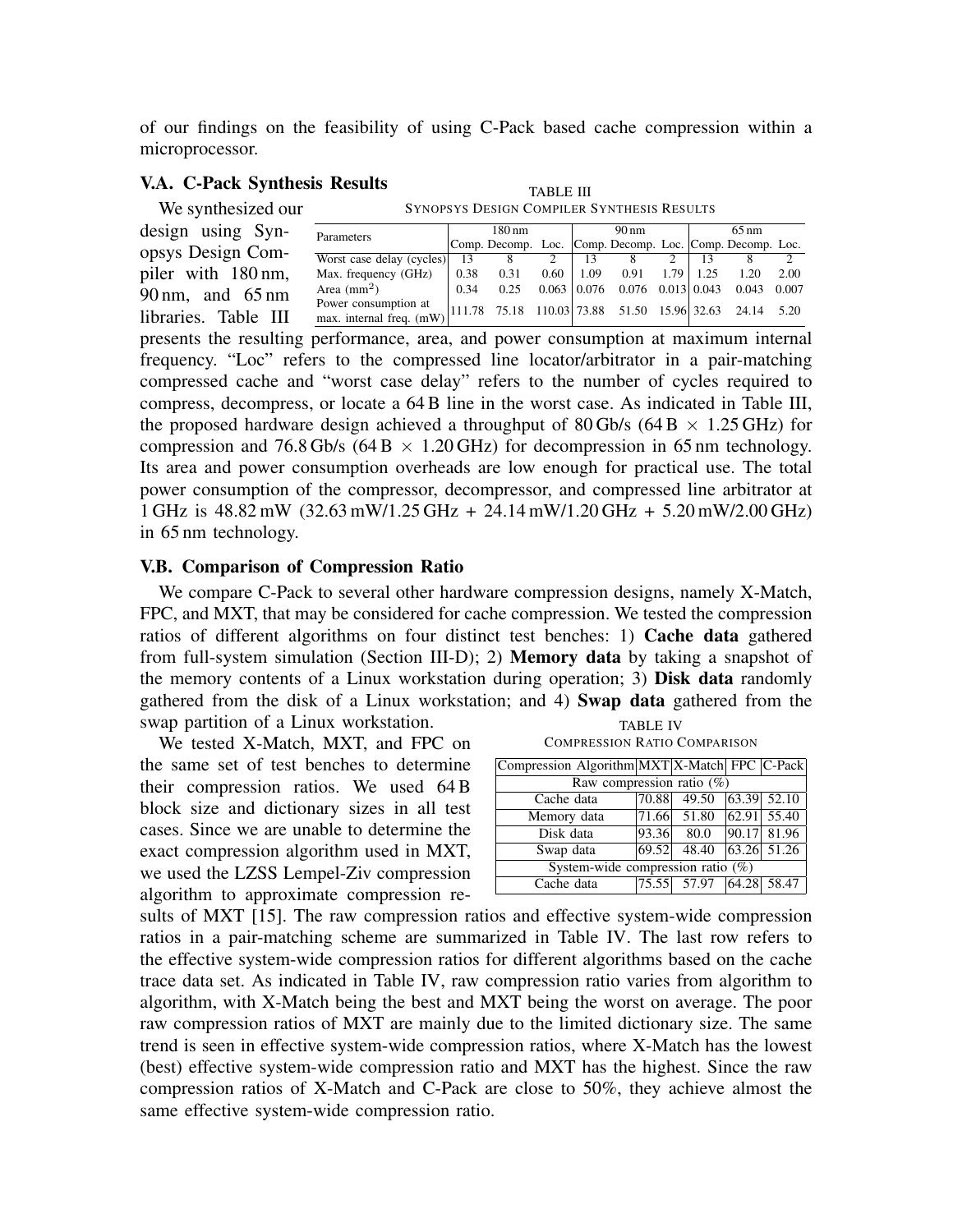## V.C. Comparison of Hardware Performance

This subsection compares the decompression latency, peak frequency, and area of C-Pack hardware to that of to MXT, X-Match, and FPC. Power consumption comparisons are excluded because they are not reported for the alternative compression algorithms. Decompression latency is defined as the time to decompress a 64 B cache line.

V.C.1) Comparing C-Pack with MXT : MXT has been implemented in a memory controller chip operating at 133 MHz using 0.25 µm CMOS ASIC technology [16]. The decompression rate is 8 B/cycle with 4 decompression engines. We scale the frequency up to 511 MHz by a factor of (250/65), i.e., using constant electrical field scaling, to reflect the move to 65 nm technology. 511 MHz is far below a modern processor frequency. We assume an on-chip counter/divider is available to clock the MXT decompressor. However, decompressing a 64 B cache line will take 16 processor cycles in a 1 GHz processor, twice the time for C-Pack. The area cost of MXT is not reported.

V.C.2) Comparing C-Pack with X-Match: X-Match has been implemented using 0.25 µm field programmable gate array (FPGA) technology. The compression hardware achieved a maximum frequency of 50 MHz with a throughput of 200 MB/s. To the best of our knowledge, the design was not synthesized using a flow suitable for microprocessors. Therefore, it is difficult to directly compare the performance of C-Pack and X-Match.

V.C.3) Comparing C-Pack with FPC: FPC has not been implemented on a hardware platform; no area or peak frequency numbers are reported. To estimate the area cost of FPC, we observe that the FPC compressor and decompressor are decomposed into multiple pipeline stages (as described in its tentative hardware design [5]). Each of these stages imposes area overhead. For example, assuming each 2-to-1 multiplexer takes 5 gates, the fourth stage of the FPC decompression pipeline takes approximately 290 K gates or  $0.31$  mm<sup>2</sup> in 65 nm technology, more than the total area of our compressor and decompressor. Although this work claims that time-multiplexing two sets of barrel shifters could help reduce area cost, doing so increases the overall latency of decompressing a cache line to 12 cycles, instead of the claimed 5 cycles. In contrast, our hardware implementation achieves much better compression ratio and a comparable worst case delay in terms of cycles at a high clock frequency, at an area cost of 0.043 mm<sup>2</sup> and 0.043 mm<sup>2</sup> in 65 nm technology for the compressor and decompressor.

#### V.D. Implications on Claims in Prior Cache Compression Work

Many prior publications on cache compression assume the existence of lossless algorithms supporting a consistent good compression ratio on small (e.g., 64-byte) blocks and allowing decompression within a few microprocessor clock cycles (e.g., 8 ns) with low area and power consumption overheads [6, 8, 9]. Some publications assume that Ziv–Lempel compression algorithm based hardware would be sufficient to meet the requirements [2]. As shown in Section V-C1, these assumptions are incorrect. Past work also placed too much weight on cache line compression ratio instead of effective systemwide compression ratio. As a result, compression algorithms producing lower compressed line sizes were favored. However, the hardware overhead of permitting arbitrary locations of these compressed lines prevents arbitrary placement, resulting in system-wide compression ratios much poorer than predicted by line compression ratio. In fact, the compression ratio metric of merit for cache compression algorithms should be effective system-wide compression ratio, not average line compression ratio. C-Pack was designed